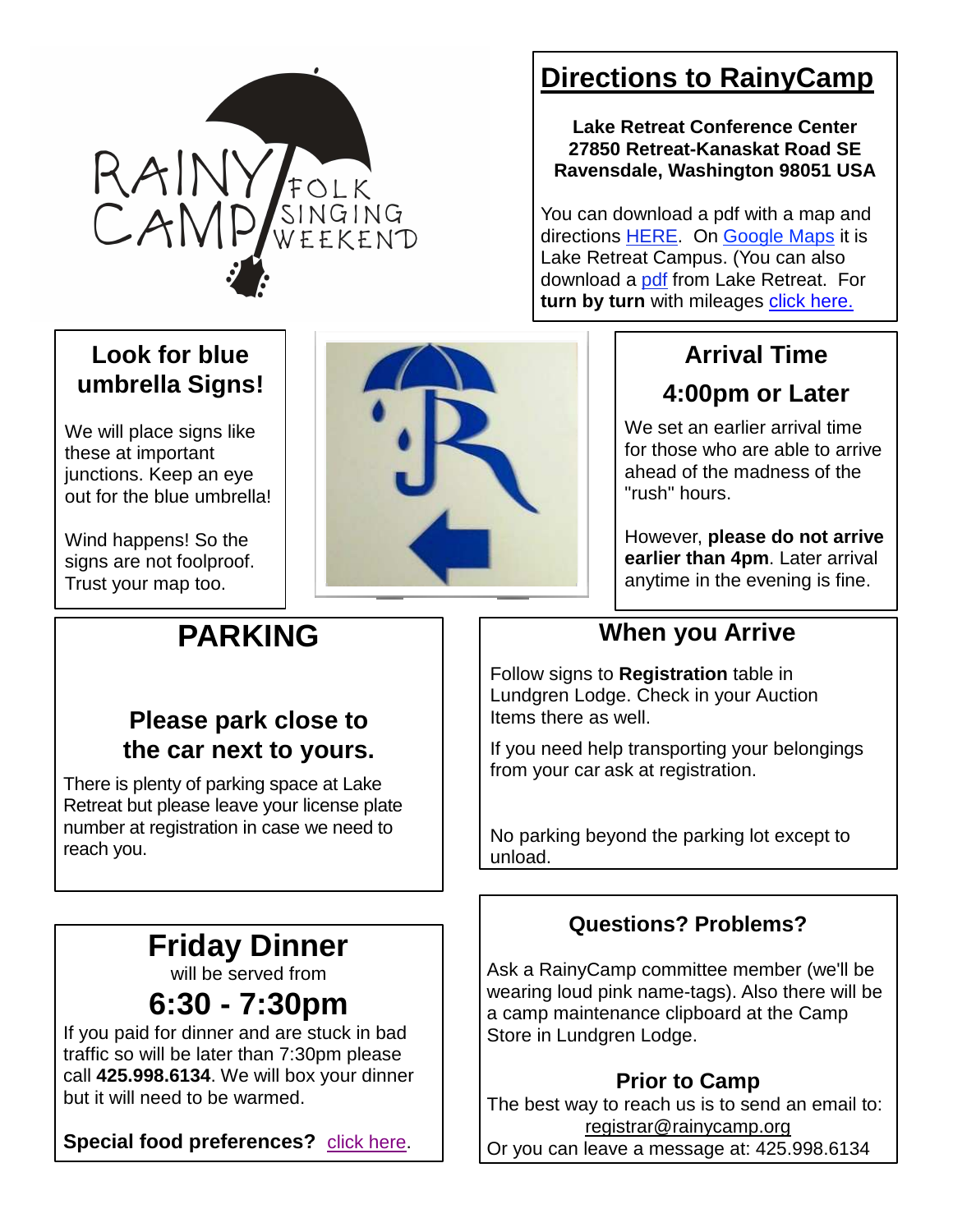| <b>Accommodations</b>                                                                                                                                                             | <b>Scent Free</b>                                                                                         |
|-----------------------------------------------------------------------------------------------------------------------------------------------------------------------------------|-----------------------------------------------------------------------------------------------------------|
| The registration packet will contain a site<br>map and be labeled with your room signup.                                                                                          | We request that have you leave fragrant<br>body substances behind for the weekend                         |
| The sleeping rooms will have a list of the<br>names of the room occupants by the                                                                                                  | and use scent free alternatives.                                                                          |
| doorway.                                                                                                                                                                          | Some attendees have sensitivities, and we<br>want all attendees to be able to breathe.                    |
| <b>Workshops</b>                                                                                                                                                                  | <b>Volunteer Jobs</b>                                                                                     |
| For a sneak preview of the workshops, a<br>tentative schedule will soon be posted at<br>rainycamp.org/workshops                                                                   | When you check in, you will have the<br>opportunity to sign up to help with some<br>camp chores.          |
| The final workshop schedule with<br>descriptions will be in the packet you receive<br>at check-in.                                                                                | These include everything from fire tending<br>to helping with the Silent Auction.                         |
|                                                                                                                                                                                   |                                                                                                           |
| <b>RainyCamp Auction</b>                                                                                                                                                          | <b>Photographs Wanted</b>                                                                                 |
| The RainyCamp Auction raised \$1700 its<br>first year - 2015 with nearly 80 items brought<br>by participants. Bring your items to camp to                                         | Please bring your camera and take pictures.<br>We need images and video of people<br>enjoying RainyCamp.  |
| help fund campership for those that need it.<br>Past items vary from weekend getaways to<br>sailing trips to instruments - a mandolin. We<br>have a guitar and autoharp for 2016. | Please bring your camera cable to upload<br>(copy) the photos onto the camp computer<br>before you leave. |

### **Hold Harmless & Photo Release**

You certified the hold harmless agreement to protect Seattle Folklore Society and Lake Retreat and also a photo release statement upon registration. The hold harmless form is mandatory. The text is below:

We, Messenberry Messenberry and the protect, indemnify, save and keep harmless, Lake Retreat Camp & Conference Center and Seattle Folklore Society against and from any and all loss, cost, damage or expense, arising out of or from any accident or other occurrence on or about said premises, causing injury to any person or property whomsoever and whatsoever, and will protect, indemnify and save and keep harmless, the above mentioned parties from any and all claims, costs or expense arising out of any failure on our part to use due care and caution during our use of the premises at Rainy Camp during the period of January 29-31 2016..